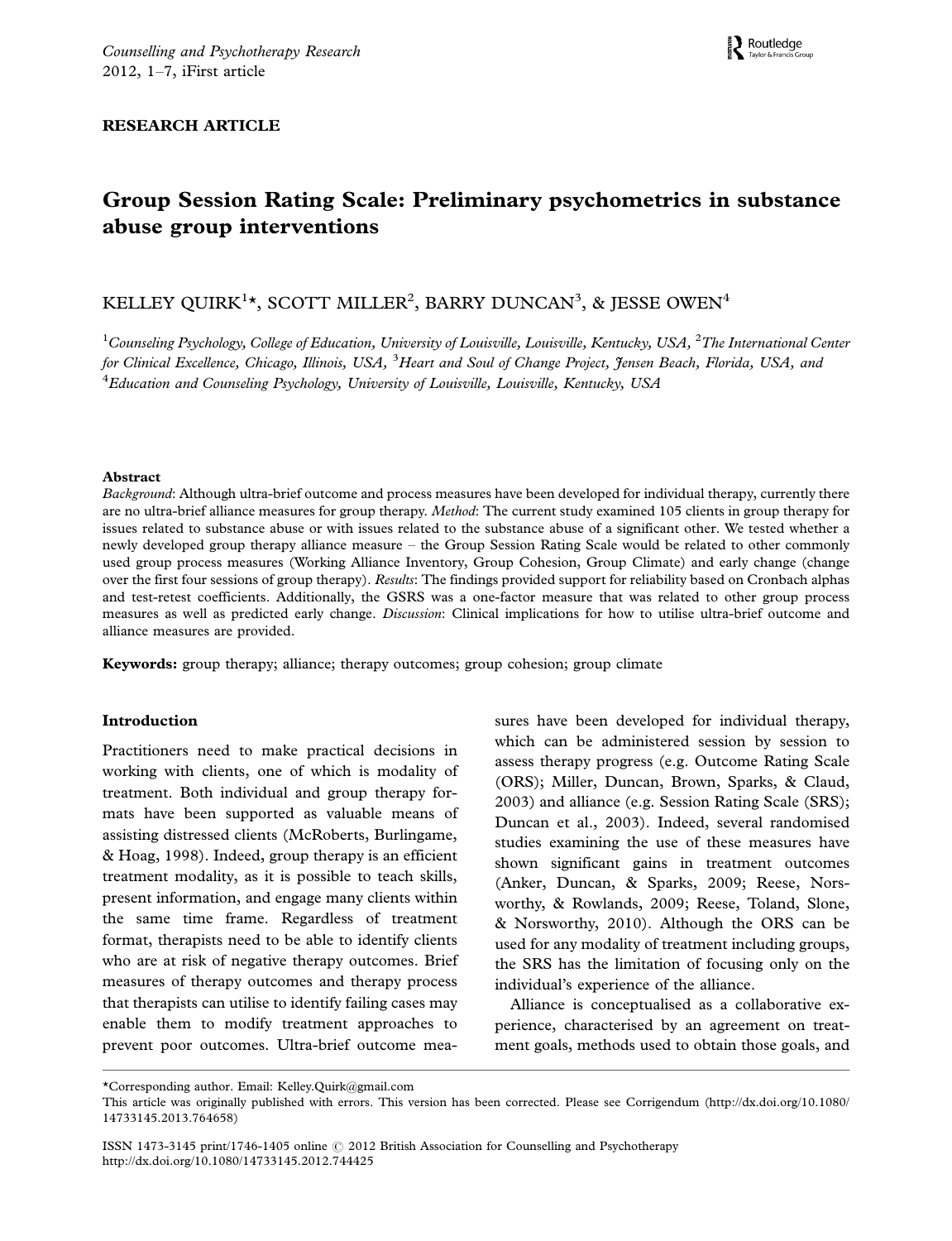the relational bond between client and therapist (Bordin, 1979). Within group therapy, the alliance is influenced by the multiplicity of relationships that each individual develops within the context of other group members (MacKenzie, 1998; Yalom & Leszcz, 2005). Although therapy groups may differ in their purpose and/or population, common processes underlie most group therapies, such as group cohesion and conflict (Yalom & Leszcz, 2005). Thus, these group dynamics would need to be captured in an ultra-brief group alliance measure to adequately gauge whether individuals are forming positive alliances with the therapist as well as other group members.

In group therapy, the alliance resembles the constructs of group cohesion and group climate (Burlingame, McClendon, Theobald, & Alonso, 2011; Norcross, 2010). Group cohesion is a constructive interpersonal exploration through bonding and working together toward common goals, mutual acceptance, and identification with the group (Marziali et al., 1997). Group climate is conceptualised as the environmental force felt within a group, derived from the summation of individuals' engagement, degree of avoidance of change, and conflict (MacKenzie, 1983). Group cohesion and group climate are influential factors that can facilitate the attainment of clients' treatment goals (Kivlighan & Tarrant, 2001; MacKenzie, 1983).

The current study examined the reliability and validity of a new measure of group alliance, The Group Session Rating Scale (GSRS; Duncan & Miller, 2007). We hypothesised that the GSRS would consist of one factor (hypothesis 1). Internal reliability alphas were expected to be approximately .80 (hypothesis 2). Given that the GSRS is a process measure test-retest correlations were expected to be moderate  $(r = .50;$  hypothesis 3). To assess concurrent validity, it was also hypothesised that the GSRS would be positively correlated with group cohesion, group climate, therapist-rated alliance, and clientrated alliance (hypothesis 4). Lastly, we posited that the GSRS would predict early change in psychological well-being (hypothesis 5).

## Method

## Participants

A total of 105 clients (61 women, 44 men) participated in the study from a treatment facility in Australia. Client ages ranged from 18-78 years

 $(M=41.2, SD=13.5)$ . Clients presented with two different types of problems: self-reported alcohol and/or other drug issues  $(n = 51)$  and self-reported concerns related to the substance abuse of a partner/ parent ( $n = 54$ ). Clients were primarily self-referred, although some were mandated to attend group therapy due to infractions related to their substance abuse. Individuals were excluded from participating in the group if they suffered from serious mental illness that would prohibit their ability to work appropriately in the group. All clients received outpatient group services facilitated by 21 leaders who ranged in age from 24–65 years old. Leaders' education ranged from certifications to masters' degrees in mental health-related fields. All leaders reported using an eclectic therapeutic approach.

## Procedure

Five different types of open therapy groups treated substance abuse issues or coping with issues related to the substance abuse of a significant other. Group one  $(n = 21)$  and two  $(n = 30)$  were comprised of women and men with substance use issues, respectively. Group three  $(n = 17)$  was comprised of adult children of a parent(s) with substance abuse issues, those in group four  $(n = 26)$  were identified as parents of children struggling with substance abuse, and group five  $(n = 11)$  was comprised of individuals who were experiencing issues related to the substance abuse of a significant other. Each group was offered for 12 weeks. At the beginning of each group session the participants completed the ORS and were then guided through a ten-minute relaxation exercise. Next, participants were provided psychoeducation pertinent to the specific issues of the group and the clients would then engage in an hour of group process therapy. Following each group session, leaders administered the GSRS and all other concurrent measures (described below). Between sessions, group leaders did not review clients' scores on these measures.

## Ethical considerations

Group members completed an informed consent form prior to completing the measures for the study. Clients' responses on the measures were not linked to their clinical records. The study was approved through an Institutional Review Board committee.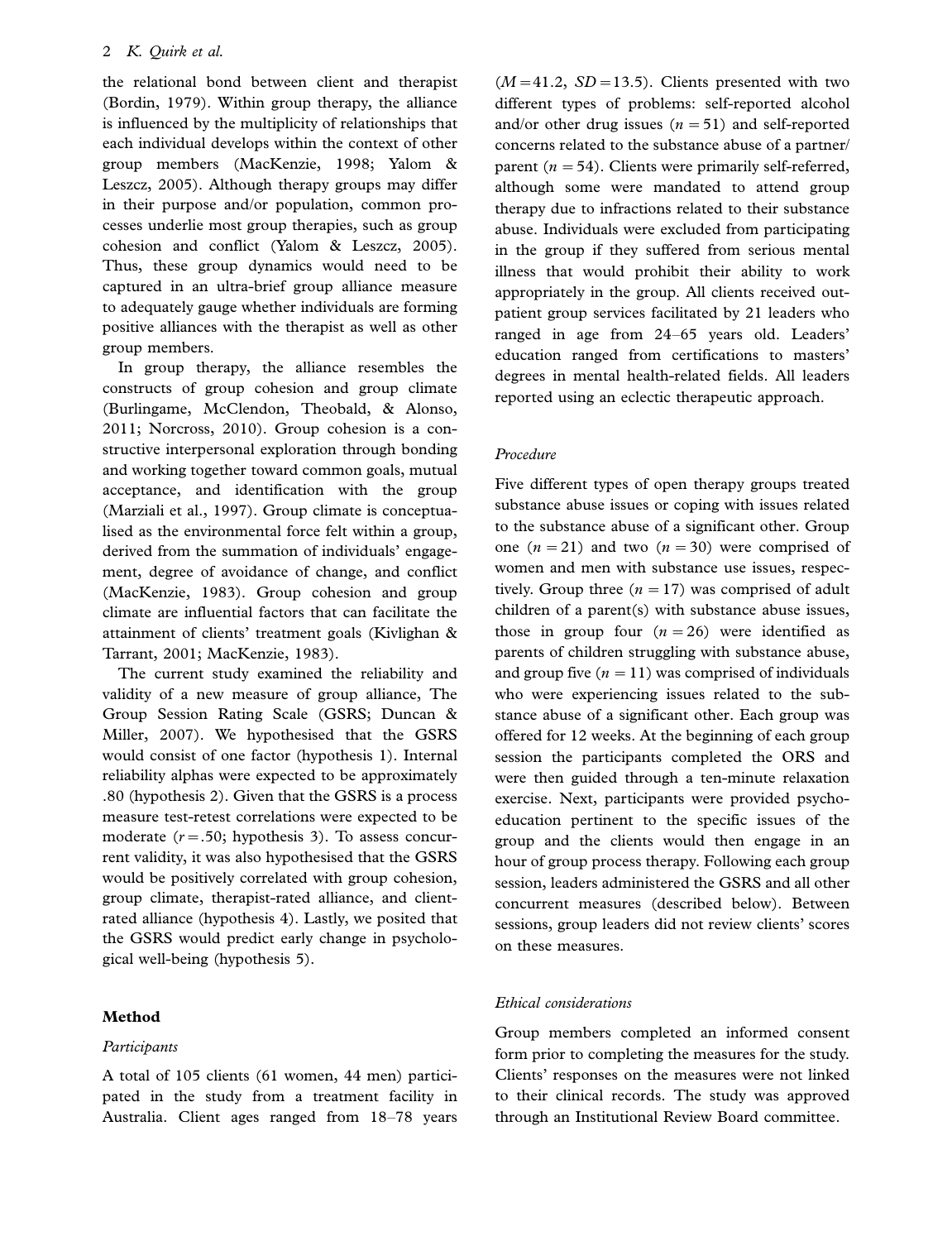#### Measures

Group Session Rating Scale (GSRS). The GSRS (Duncan & Miller, 2007), adapted from the SRS, is a four-item visual analogue scale, designed to be a brief clinical tool to measure group-therapy alliance. The items are presented as bipolar anchors requiring a response on the ten centimetre line. The 'relationship' aspect was assessed on a continuum of 'I felt understood, respected, and accepted by the leader and the group' to 'I did not feel understood, respected, and/or accepted by the leader and/or the group'. The 'goals and topics' aspect was assessed on a continuum of 'We worked on and talked about what I wanted to work on and talk about' to 'We did not work on or talk about what I wanted to work on and/or talk about'. The acceptability of the approach used in the group was assessed on a continuum of 'The leader and group's approach is a good fit for me' to 'The leader and/or group's approach is not a good fit for me'. A sense of overall fit was assessed on a continuum ranging from 'Overall, today's groups was right for me  $-I$  felt like a part of the group' to 'There was something missing in group today  $-$  I did not feel like a part of the group.' GSRS scores are obtained by measuring the marks made by the client and summing the lengths to the nearest centimetre on each of the four lines. Scores are summed out of a total possible score of 40.

Working Alliance Inventory–Client (WAI-C) and Therapist (WAI-T). We utilised two forms of the WAI; client- and therapist-rated alliance. Items were scored on a 7-point scale ranging from 1 (never) to 7 (always). The WAI (Horvath & Greenberg, 1989) is a self-report instrument that assesses three aspects of the working alliance (goals, tasks, and bonds). Strong internal consistency and subscale consistency have been demonstrated in previous studies (Horvath & Greenberg, 1986). In this study, we utilised the total score.

Group Climate Questionnaire (GCQ; MacKenzie, 1983). The GCQ consists of 12 items, which assesses members' perceptions of the group's therapeutic environment on a 7-point scale, ranging from 0 (*not*) at all) to 6 (extremely). The GCQ is comprised of three factor-analytically derived subscales: Engagement, Avoidance, and Conflict. The Engagement subscale assesses participants' perceptions of others' levels of self- disclosure, confrontation, and interaction. The Avoidance subscale assesses participants' perceptions of others avoidance of responsibility for change

processes. The Conflict subscale assesses interpersonal conflict and distrust within the group (MacKenzie, 1983). Support for the reliability (e.g. alpha  $>$ .85; Kivlighan & Goldfine, 1991) and validity (e.g. moderate correlations with therapy outcomes and other group process measures) have been demonstrated in previous studies (Kanas & Ziegler, 1984; Kivlighan & Goldfine, 1991).

Therapeutic Factors Inventory–Cohesiveness Scale (TFI-CS; Lese & MacNair-Semands, 2000). The TFI-CS was used to assess group cohesion. The full TFI scale is a self-report measure with 11 subscales designed to assess members' perceptions of the presence (or absence) of various therapeutic factors described by Yalom (1995). We only utilised the Cohesion subscale, which consists of nine items, rated on a 7-point Likert scale, ranging from 1 (strongly disagree) to 7 (strongly agree). Internal consistency of the TFI-CS has been supported in previous studies, alpha-.90 (Johnson, Burlingame, Olsen, Davies, & Gleave, 2005) and one-week test-retest reliability-.93 (Lese & MacNair-Semands, 2000).

Outcome Rating Scale (ORS; Miller et al., 2003). The ORS consists of four items, measured using a visual analogue scale that assesses how clients are doing within social, interpersonal, and individual domains. Clients respond to items by making a mark on each of the 10 cm lines. An overall score (general sense of psychological well-being) is then totalled, ranging from  $0-40$ . Reliability of the ORS has been demonstrated in previous studies (alpha-.93, testretest,  $r = .66$ ; Miller et al., 2003). Concurrent validity of the ORS has also been shown through significant correlations with other therapy outcome measures (e.g. OQ-45; Lambert et al., 1996). Clients who change in a positive or negative direction by at least 5 points are regarded as having made reliable change or the degree of change that exceeds measurement error. Reliable change is one of two criteria proposed by Jacobson and Truax (1991) as indicative of clinically meaningful change. The second criterion requires a change in a client's score from one that is typical of a clinical population to one typical of a functional population. The cutoff score on the ORS is 25 (Miller et al., 2003).

## Results

Table I provides an overview of the means and standard deviations for the variables. The present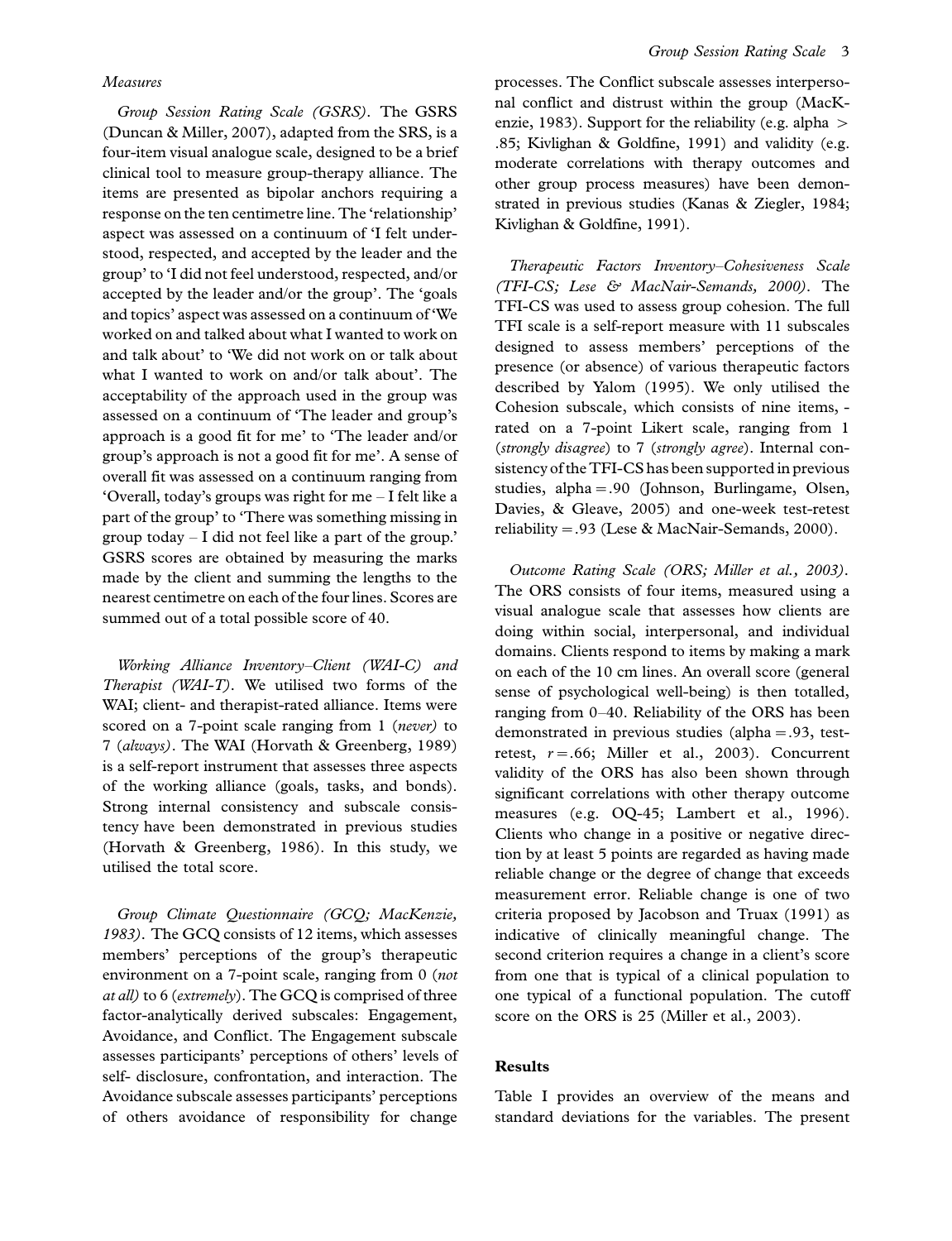Table I. Means and standard deviations for variables in the current study.

|               | Session 1  | Session 2   | Session 3                                           |             |
|---------------|------------|-------------|-----------------------------------------------------|-------------|
| <b>GSRS</b>   |            |             | 32.03 (6.79) 31.89 (6.23) 31.74 (7.34) 33.21 (6.05) |             |
| GCO           | 5.15(1.72) | 4.77 (1.78) | 4.81 (1.92)                                         | 4.56(1.85)  |
| <b>TFI-CS</b> | 5.86(0.90) | 5.92(0.83)  | 6.02(0.86)                                          | 6.12(0.90)  |
| WAI-C         | 5.30(0.88) | 5.42 (1.49) | 5.61(0.92)                                          | 5.68(0.90)  |
| WAI-T         | 5.53(0.81) | 5.80(1.21)  | 5.87(0.80)                                          | 5.92 (0.73) |
| <b>ORS</b>    |            |             | 20.86 (7.44) 22.45 (8.52) 24.98 (7.95) 26.97 (7.98) |             |

GSRS, Group Session Rating Scale; GCQ, Group Climate Questionnaire; TFI-CS, The Therapeutic Factors Inventory Cohesiveness Scale; WAI-C, Working Alliance-Client Perspective; WAI-T, Working Alliance–Therapist Perspective

study hypothesised that the four-item GSRS scale would consist of one factor. To test this, an exploratory factor analysis (EFA) was conducted using principal axis factoring with direct oblimin rotation. We conducted four EFAs for each of the four sessions. The results showed that the items loaded on one factor for each of the four sessions, supporting hypothesis 1 (see Table II). The internal consistency was also supported as Cronbach alphas ranged from .86 to .90 over the four sessions, supporting hypothesis 2. Additionally, all administrations correlated with each other, ranging from .42 to 62 ( $ps < .01$ ), large-sized effects (see Table III; supporting hypothesis  $3$ ).<sup>1</sup> Although the GSRS is only a four-item measure, our results support the notion that it represents a global internally consistent alliance factor.

Table II. Group Session Rating Scale factor loadings, Cronbach alphas, and variance explained.

|            | Session 1 | Session 2 | Session 3 | Session 4 |
|------------|-----------|-----------|-----------|-----------|
| Item 1     | .72       | .84       | .78       | .88       |
| Item 2     | .88       | .82       | .91       | .85       |
| Item 3     | .86       | .82       | .93       | .89       |
| Item 4     | .90       | .90       | .94       | .92       |
| Alpha      | .86       | .86       | .90       | .90       |
| % Variance | 71%       | 72%       | 79%       | 79%       |

Note. % Variance = percentage of the variance in the items that is explained by the factor for each session.

Table III. Group Session Rating Scale: Test-retest correlations.

|           | Session 1 | Session 2 | Session 3 | Session 4 |
|-----------|-----------|-----------|-----------|-----------|
| Session 1 |           |           |           |           |
| Session 2 | $.42**$   |           |           |           |
| Session 3 | $.59**$   | $.42***$  |           |           |
| Session 4 | $.52**$   | $.62**$   | $62**$    |           |

Note.  $**_D < .001$ 

Concurrent validity for the GSRS was examined by calculating correlations among the GSRS, GCQ, WAI-C, WAI-T, and the TFI-CS subscales. Correlation coefficients between the GSRS and the individual alliance measures (WAI-C and WAI-T) ranged from .41 to .61 across the four sessions and were significant ( $ps < .01$ ) with medium-to-large-sized effects (see Table IV). Correlation coefficients between the GSRS and the GCQ and TFI-CS, ranged from .31 to .60, which are medium-to-large effect sizes. These data indicate that the GSRS adequately assesses similar constructs as assessed by the GCQ, WAI-C, WAI-T, and the TFI-CS, supporting hypothesis 4.

Finally, it was hypothesised that GSRS scores would predict early change in psychological distress (as measured by the ORS). On average, clients started in the clinically distressed range (i.e.  $M = 20.86$ ; however, at the fourth session, on average clients reported a mean ORS score of 26.97, which is above the clinical cut-off and is an increase of more than 5 points (which is an indicator of reliable change). We conducted three hierarchical multiple regression models predicting ORS scores at the fourth session. In all three models, ORS scores from intake were entered in the first step as a control variable. In the second step, we entered GSRS scores from session 1-3, respectively (Models  $1-3$ in Table V).

Table IV. Group Session Rating Scale: Correlations with Working Alliance, Group Cohesion, and Group Climate.

|                      | Session 1            | Session 2           | Session 3           | Session 4           |  |
|----------------------|----------------------|---------------------|---------------------|---------------------|--|
| WAI-C                | $.41***$             | $.60**$             | $.55***$            | $.61**$             |  |
| WAI-T                | $.48**$              | $.54**$             | $.55***$            | $.41***$            |  |
| <b>TFI-CS</b><br>GCO | $.34***$<br>$.31***$ | $.44***$<br>$.30**$ | $.60**$<br>$.41***$ | $.46***$<br>$.42**$ |  |
|                      |                      |                     |                     |                     |  |

Notes. \*\* $p < 0.001$ , WAI-C, Working Alliance Inventory-Client form; WAI-T, Working Alliance Inventory-Therapist form; TFI-CS, Therapeutic Factors Inventory-Cohesiveness Subscale; GCQ, Group Climate Questionnaire

Table V. Predicting ORS-fourth session by GSRS after controlling for ORS at intake.

| Model 1:<br>Session 1 |  | Model 2:<br>Session 2                                                                                                      |  | Model 3:<br>Session 3 |   |
|-----------------------|--|----------------------------------------------------------------------------------------------------------------------------|--|-----------------------|---|
| $B(SE)$ $B$           |  | $B(SE)$ B                                                                                                                  |  | B (SE)                | B |
|                       |  | ORS-pre $0.33$ (.12) $.31**$ 0.31 (.12) $.30*$ 0.30 (.10) $.27**$<br>GSRS $0.26(.13).22*$ $0.15(.16).11$ $0.59(.11).50***$ |  |                       |   |

Note.  $*_p$  < 0.05,  $*_p$  < 0.01,  $**_p$  < 0.001.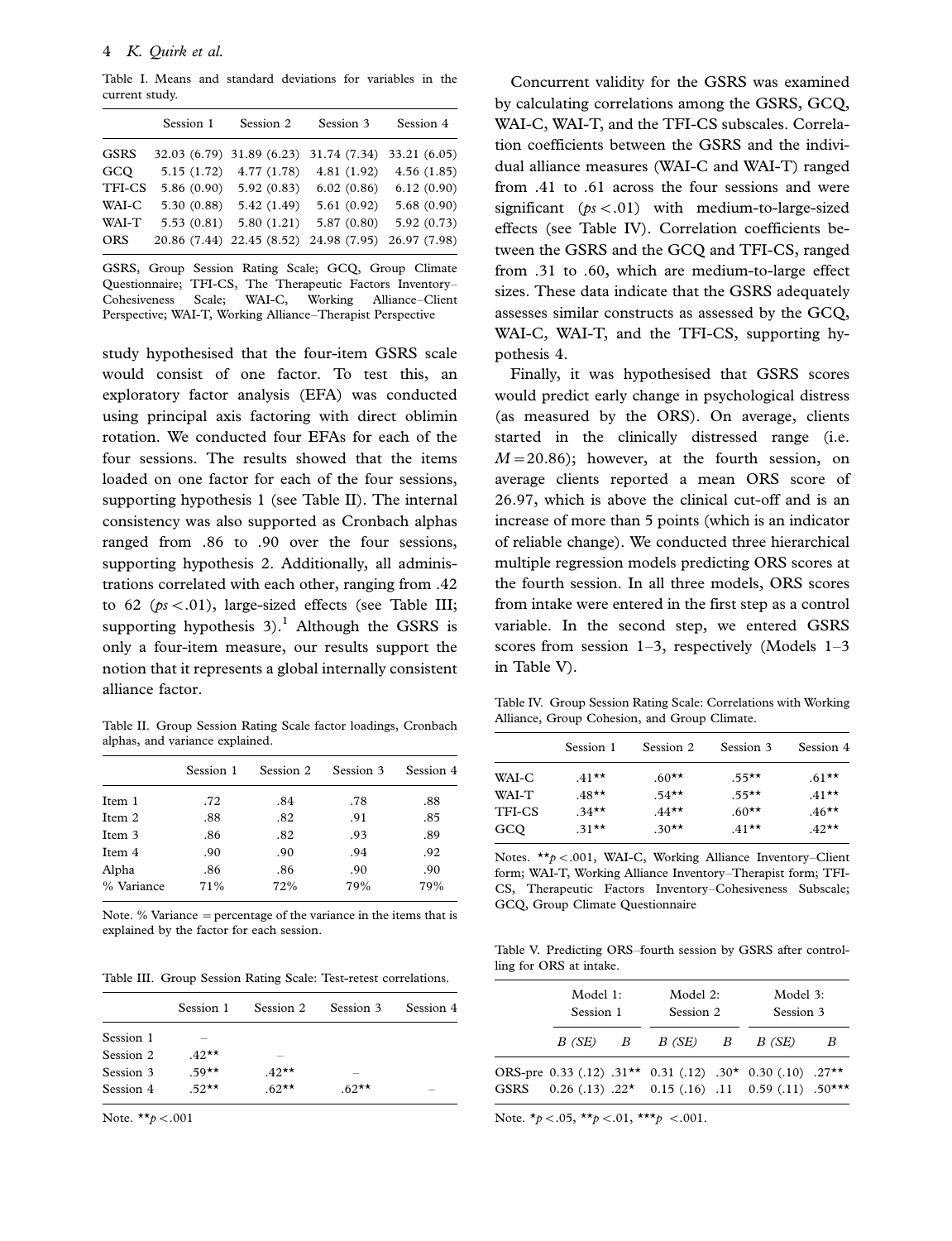The results from model 1 were statistically significant, and specifically at step 2 the  $AR^2$  was .044,  $F(1,77) = 4.11$ ,  $p = .05$ . The relationship between GSRS scores and ORS-fourth session was  $sr = .23$ ,  $p = 0.04$ , suggesting that the GSRS accounted for approximately 5.3% of the variance in early change. The results for model 2, using GSRS scores from session two, were not statistically significant and specifically at step two the  $\Delta R^2$  was .011,  $F(1, 68)$  = 4.36,  $p = 0.35$ . The semipartial correlation between GSRS-second session and ORS-fourth session (after controlling for ORS at intake) was  $sr = .11$ ,  $p = .35$ , suggesting that the alliance accounted for 1.2% of the variance in early change. Finally, GSRS third session scores significantly predicted ORS-fourth session, after controlling for ORS at intake. The  $\Delta R^2$  was .242,  $F(1, 74) = 22.42$ ,  $p < .001$ ,  $sr = .56$ ,  $p < .001$ . It is not surprising that the session right before the measure of early change would be a stronger predictor and in this case the third session alliance accounted for 31.4% of the variance in early change. Collectively, these results partially support our hypothesis 5.

#### Discussion

Brief, reliable and valid measures of therapy processes and outcomes can be an efficient way to gain feedback from clients to guide the therapy process. Here, we have provided initial support for a new brief measure for group therapy  $-$  the GSRS. Specifically, we found the four items of the GSRS can be thought of as a measure of global alliance within group therapy, which has adequate reliability (both alpha estimates and test-retest correlations). GSRS scores were also found to correlate with other measures that assess similar key group processes, thus providing evidence for concurrent validity. This conceptualisation is consistent with group theory literature that emphasises the commonality underlying all group processes (Yalom & Leszcz, 2005). Although other measures are longer and may directly tap individual elements of alliance, the GSRS seems to capture key aspects in a brief and reliable format.

Tracking the relationship between alliance and therapy outcomes is a gold standard in providing support for the predictive validity of alliance measures. Although we did not have information regarding therapy outcomes at the end of therapy, we were able to assess early change (change in distress from first to fourth session), which is a strong indicator of therapy outcomes (Anker et al., 2010). On average,

clients started in the clinically distressed range (ORS score of 20.86), but reported less distress (i.e. 27) by the fourth session and this degree of change was related to clients' GSRS scores. Clients' first and third session GSRS scores were found to be predictive of early changes in distress. Counter to our expectations, GSRS second session scores were not predictive of distress without clear reason as to why this session would produce different results. Despite this incongruity, scores from session one and three lend support for the value of the GSRS in the prediction of early psychological change.

The merits of our study should be considered in concert with methodological limitations. Although the overall sample size was fairly large, the small number of groups coupled with the open group format limits more nuanced interpretations of specific group differences. Future studies may be able to address this shortcoming by utilising groups from a variety of settings, with larger numbers of participants. Also, the groups utilised were specific to self or other alcohol/addiction issues, which may limit generalisability of the results to other types of groups or populations. Although we cannot be certain how the GSRS functions within other clinical settings, addiction-related therapy groups are common and group processes have been found to underlie most therapy groups (Yalom & Leszcz, 2005).

We relied on client and therapist self-reports of the group process, which is a common limitation of many alliance-based studies (Horvath et al., 2011). While the use of therapist-ratings is an asset, future research may want to extend the examination of the GSRS to external observer-ratings of the group process (Chapman et al., 2010). Finally, the current study only assessed early psychological changes in distress, which limits our ability to predict whether these changes would extend over longer periods. However, consistent with current research, a large majority of change in psychological functioning occurs during early phases of therapy (Baldwin et al., 2009).

Several important implications can be drawn from the current study. The GSRS provides group leaders with information about the alliance as it pertains to both the group and the leader, simultaneously. The brevity of the measure allows leaders to use scores as a barometer for how each group member feels about the group process. In a closed interpersonal process group leaders can utilise the GSRS as a way to generate discussion about the here-and-now. For example, if three of the eight group members are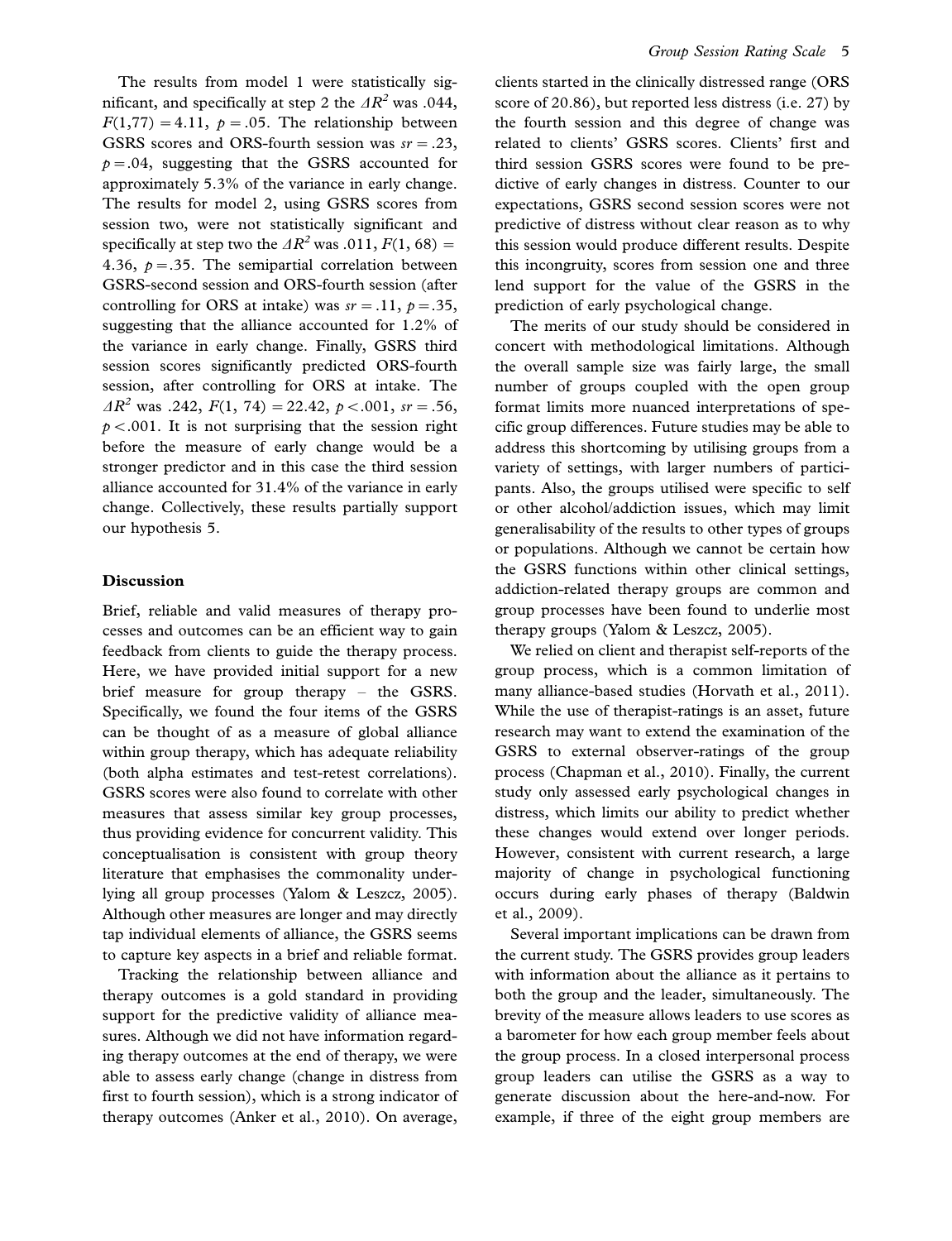reporting moderate alliances as compared to the high alliances of the other five members, then the leaders can utilise this information to spark discussion about what dynamics are occurring for some members to not feel as connected to the group and how these dynamics may relate to their goals for therapy. Dialogue about general scores or the presence of low scores could be used as a way to encourage members to express frustrations about the group, thereby increasing the possibility of altering the group to better fit members and perhaps increasing group cohesion as well.

For inpatient group therapies (or open groups) the therapeutic focus typically targets changes that be altered within the current session (Yalom, 1983). The use of GSRS in these types of groups may help identify members who did not benefit from the group experience and accordingly, therapists can follow up with these clients to help address their concerns related to the group process and possibly their current distress. Ultimately, the use of the GSRS will vary from group to group; however, it is a tool that enables leaders to better identify group members who do not feel the group experience is assisting them to reach their goals and consequently could prevent therapeutic failures and/or drop-outs (Duncan, 2010; Lambert, 2010).

On a pragmatic level, therapists can administer the GSRS, which takes approximately two minutes to complete, near the end of each group therapy session. Leaders can instruct clients to respond to statements about how it felt to be in group today by placing a mark on the line closest to the statement they agree with. The leaders can then score the GSRS after the session to assist in processing the group dynamics. At times, leaders may want to follow up with group members if GSRS scores are very low, which may be indicative of low engagement in the process. In subsequent sessions, the leaders can decide whether it would be beneficial to discuss general scores or impressions at the initial check-in. Hopefully, through the process of attending to the group alliance for each member therapists will be better equipped to understand and utilise the dynamics unfolding in front of them.

## Note

#### References

- Anker, M. G., Duncan, B. L., & Sparks, J. A. (2009). Using client feedback to improve couple therapy outcomes: A randomized clinical trial in a naturalistic setting. *Journal of Consulting and* Clinical Psychology, 77, 693-704.
- Anker, M. G., Owen, J., Duncan, B. L., & Sparks, J. A. (2010). The alliance in couple therapy: Partner influence, early change, and alliance patterns in a naturalistic sample. Journal of Consulting and Clinical Psychology, 78, 635-645.
- Baldwin, S. A., Berkeljon, A., Atkins, D. C., Olsen, J., & Nielsen, S. (2009). Rates of change in naturalistic psychotherapy: Contrasting dose effect and good-enough level models of change. Journal of Consulting and Clinical Psychology, 77, 203-211.
- Bordin, E. S. (1979). The generalizability of the psychoanalytic concept of the working alliance. Psychotherapy, 16, 252-260.
- Burlingame, G. M., McClendon, D. T., Theobald, D., & Alonso, J. (2011). Cohesion in group therapy. Psychotherapy, 48, 34-42.
- Chapman, C. L., Baker, E. L., Porter, G., Thayer, S. D., & Burlingame, G. M. (2010). Rating group therapist interventions: Validation of the Group Psychotherapy Intervention Rating Scale. Group Dynamics: Theory, Research and Practice,  $14, 15-31.$
- Duncan, B. L., Miller, S. D., Reynolds, L., Sparks, J., Claud, D., Brown, J., ... Johnson, L. D. (2003). The session rating scale: Psychometric properties of a "working" alliance scale. *Journal* of Brief Therapy,  $3, 3-12$ .
- Duncan, B. L. (2010). On becoming a better therapist. Washington, DC: American Psychological Association.
- Duncan, B. L., & Miller, S. D. (2007). The Group Session Rating Scale. Jensen Beach, FL: Author.
- Horvath, A. O., & Greenberg, L. S. (1989). Development and validation of the Working Alliance Inventory. Journal of Counseling Psychology, 36, 223-233.
- Horvath, A. O., & Greenberg, L. S. (1986). The development of the Working Alliance Inventory. In W. M. Pinsof (Ed.), The psychotherapeutic process:  $A$  research handbook (pp. 529–556). New York: Guilford Press.
- Horvath, A. O., Del Re, A. C., Flückiger, C., & Symonds, D. (2011). Alliance in individual psychotherapy. Psychotherapy,  $48, 9-16$ .
- Jacobson, N. S., & Truax, P. (1991). Clinical significance: A statistical approach to defining meaningful change in psychotherapy research. Journal of Consulting and Clinical  $P$ sychology, 59, 12-19.
- Johnson, J. E., Burlingame, G. M., Olsen, J., Davies, D. R., & Gleave, R. L. (2005). Group climate, cohesion, alliance, and empathy in group psychotherapy: Multilevel structural equation models. *Journal of Counseling Psychology*, 52, 310-321.
- Kanas, N., & Ziegler, L. (1984). Group climate in a stress discussion group for medical interns.  $Group, 8, 35-38.$
- Kivlighan, D. M., & Goldfine, D. C. (1991). Endorsement of therapeutic factors as a function of stage of group development and participant interpersonal attitudes. Journal of Counseling Psychology, 38, 150-158.
- Kivlighan, D. M., Jr., & Tarrant, J. M. (2001). Does group climate mediate the group leadership-group member outcome relationship? A test of Yalom's hypotheses about leadership priorities. Group Dynamics: Theory, Research and Practice, 5, 220-234.
- Lambert, M. J. (2010). Prevention of treatment failure: The use of measuring, monitoring, & feedback in clinical practice. Washington, DC: American Psychological Association Press.

 $1$  There were no differences between types of groups (i.e. selfalcohol problem versus other-alcohol problem)  $(p=.46)$ .